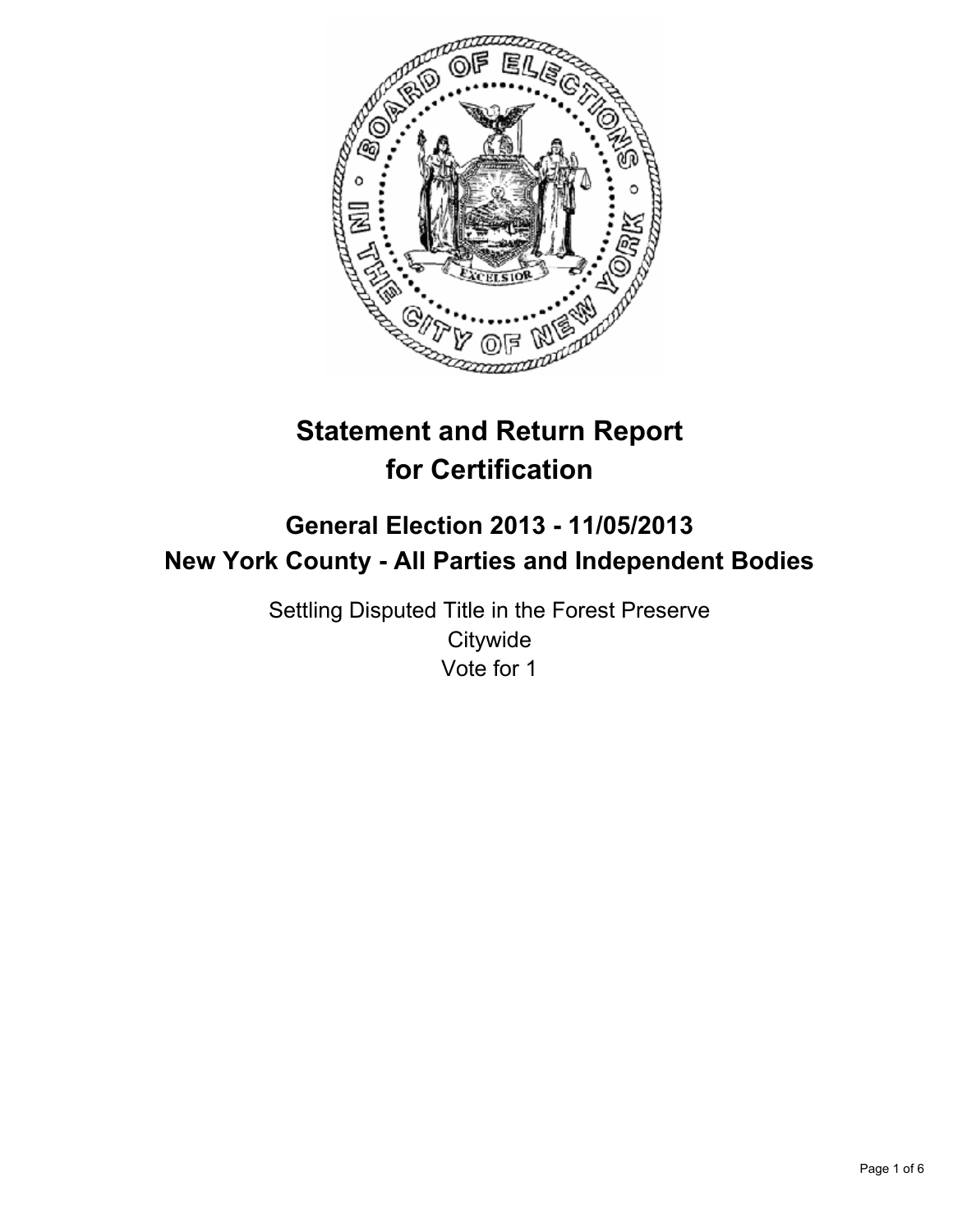

| <b>PUBLIC COUNTER</b>                                    | 16,552   |
|----------------------------------------------------------|----------|
| <b>EMERGENCY</b>                                         | 0        |
| ABSENTEE/MILITARY                                        | 329      |
| <b>FEDERAL</b>                                           | 0        |
| SPECIAL PRESIDENTIAL                                     | $\Omega$ |
| <b>AFFIDAVIT</b>                                         | 190      |
| <b>Total Ballots</b>                                     | 17,071   |
| Less - Inapplicable Federal/Special Presidential Ballots | 0        |
| <b>Total Applicable Ballots</b>                          | 17,071   |
| <b>YES</b>                                               | 6,728    |
| <b>NO</b>                                                | 2,528    |
| <b>Total Votes</b>                                       | 9,256    |
| Unrecorded                                               | 7.815    |

## **Assembly District 66**

| <b>PUBLIC COUNTER</b>                                    | 22,232 |
|----------------------------------------------------------|--------|
| <b>EMERGENCY</b>                                         |        |
| ABSENTEE/MILITARY                                        | 737    |
| <b>FEDERAL</b>                                           | 0      |
| <b>SPECIAL PRESIDENTIAL</b>                              | 0      |
| AFFIDAVIT                                                | 236    |
| <b>Total Ballots</b>                                     | 23,206 |
| Less - Inapplicable Federal/Special Presidential Ballots | 0      |
| <b>Total Applicable Ballots</b>                          | 23,206 |
| <b>YES</b>                                               | 13,710 |
| <b>NO</b>                                                | 3,982  |
| <b>Total Votes</b>                                       | 17,692 |
| Unrecorded                                               | 5.514  |

| PUBLIC COUNTER                                           | 27,496 |
|----------------------------------------------------------|--------|
| <b>EMERGENCY</b>                                         | 0      |
| ABSENTEE/MILITARY                                        | 917    |
| <b>FEDERAL</b>                                           | 0      |
| SPECIAL PRESIDENTIAL                                     | 0      |
| AFFIDAVIT                                                | 277    |
| <b>Total Ballots</b>                                     | 28,690 |
| Less - Inapplicable Federal/Special Presidential Ballots | 0      |
| <b>Total Applicable Ballots</b>                          | 28,690 |
| <b>YES</b>                                               | 17,150 |
| <b>NO</b>                                                | 4,649  |
| <b>Total Votes</b>                                       | 21,799 |
| Unrecorded                                               | 6,891  |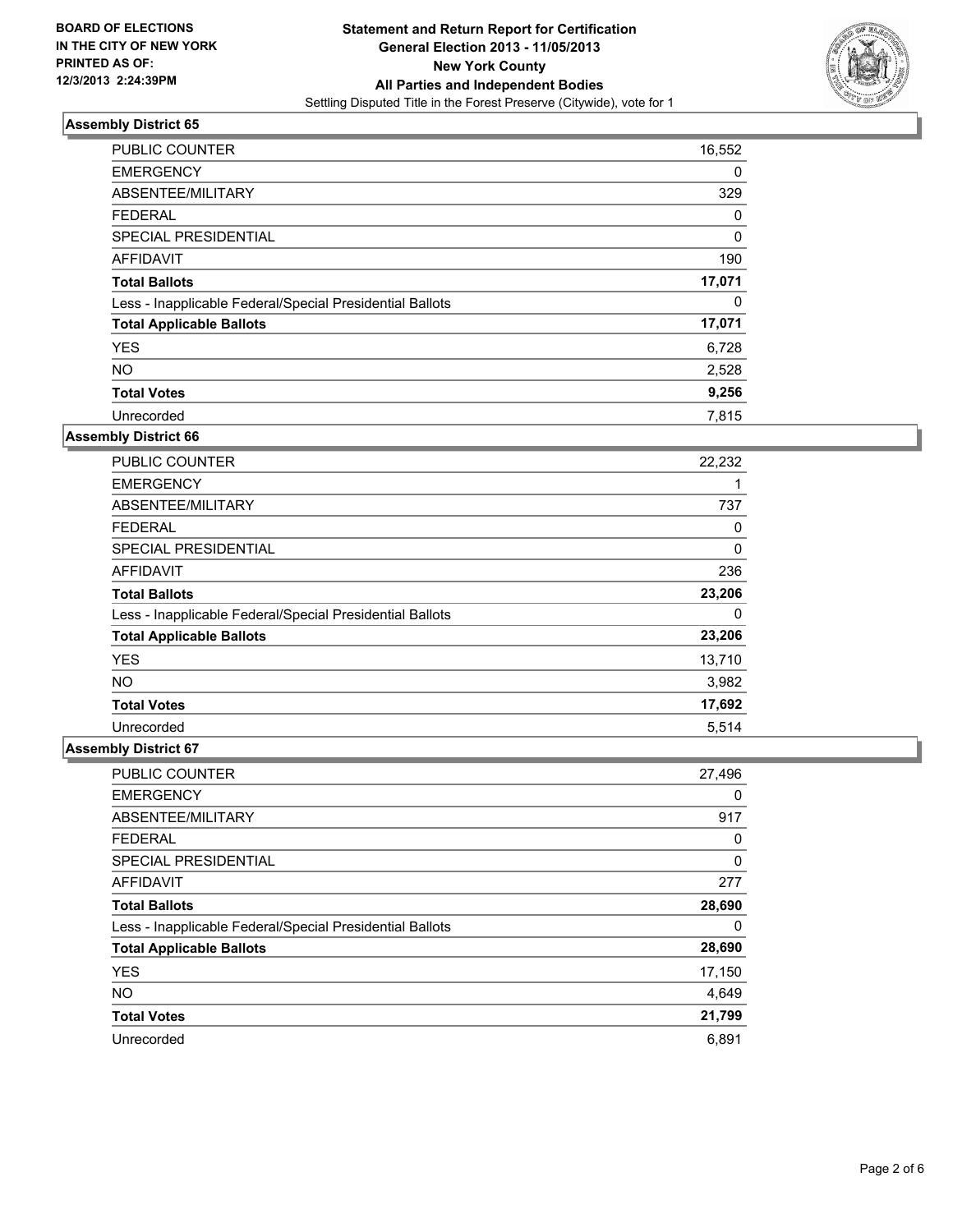

| <b>PUBLIC COUNTER</b>                                    | 17,450   |
|----------------------------------------------------------|----------|
| <b>EMERGENCY</b>                                         | 0        |
| ABSENTEE/MILITARY                                        | 400      |
| <b>FEDERAL</b>                                           | 0        |
| SPECIAL PRESIDENTIAL                                     | $\Omega$ |
| <b>AFFIDAVIT</b>                                         | 268      |
| <b>Total Ballots</b>                                     | 18,118   |
| Less - Inapplicable Federal/Special Presidential Ballots | 0        |
| <b>Total Applicable Ballots</b>                          | 18,118   |
| <b>YES</b>                                               | 6,876    |
| <b>NO</b>                                                | 2,278    |
| <b>Total Votes</b>                                       | 9,154    |
| Unrecorded                                               | 8.964    |

## **Assembly District 69**

| <b>PUBLIC COUNTER</b>                                    | 28,005 |
|----------------------------------------------------------|--------|
| <b>EMERGENCY</b>                                         | 58     |
| ABSENTEE/MILITARY                                        | 910    |
| <b>FEDERAL</b>                                           | 0      |
| SPECIAL PRESIDENTIAL                                     | 0      |
| AFFIDAVIT                                                | 323    |
| <b>Total Ballots</b>                                     | 29,296 |
| Less - Inapplicable Federal/Special Presidential Ballots | 0      |
| <b>Total Applicable Ballots</b>                          | 29,296 |
| <b>YES</b>                                               | 16,201 |
| <b>NO</b>                                                | 4,375  |
| <b>Total Votes</b>                                       | 20,576 |
| Unrecorded                                               | 8,720  |

| PUBLIC COUNTER                                           | 21,374 |
|----------------------------------------------------------|--------|
| <b>EMERGENCY</b>                                         | 6      |
| ABSENTEE/MILITARY                                        | 621    |
| <b>FEDERAL</b>                                           | 0      |
| SPECIAL PRESIDENTIAL                                     | 0      |
| AFFIDAVIT                                                | 329    |
| <b>Total Ballots</b>                                     | 22,330 |
| Less - Inapplicable Federal/Special Presidential Ballots | 0      |
| <b>Total Applicable Ballots</b>                          | 22,330 |
| <b>YES</b>                                               | 9,488  |
| <b>NO</b>                                                | 3,594  |
| <b>Total Votes</b>                                       | 13,082 |
| Unrecorded                                               | 9,248  |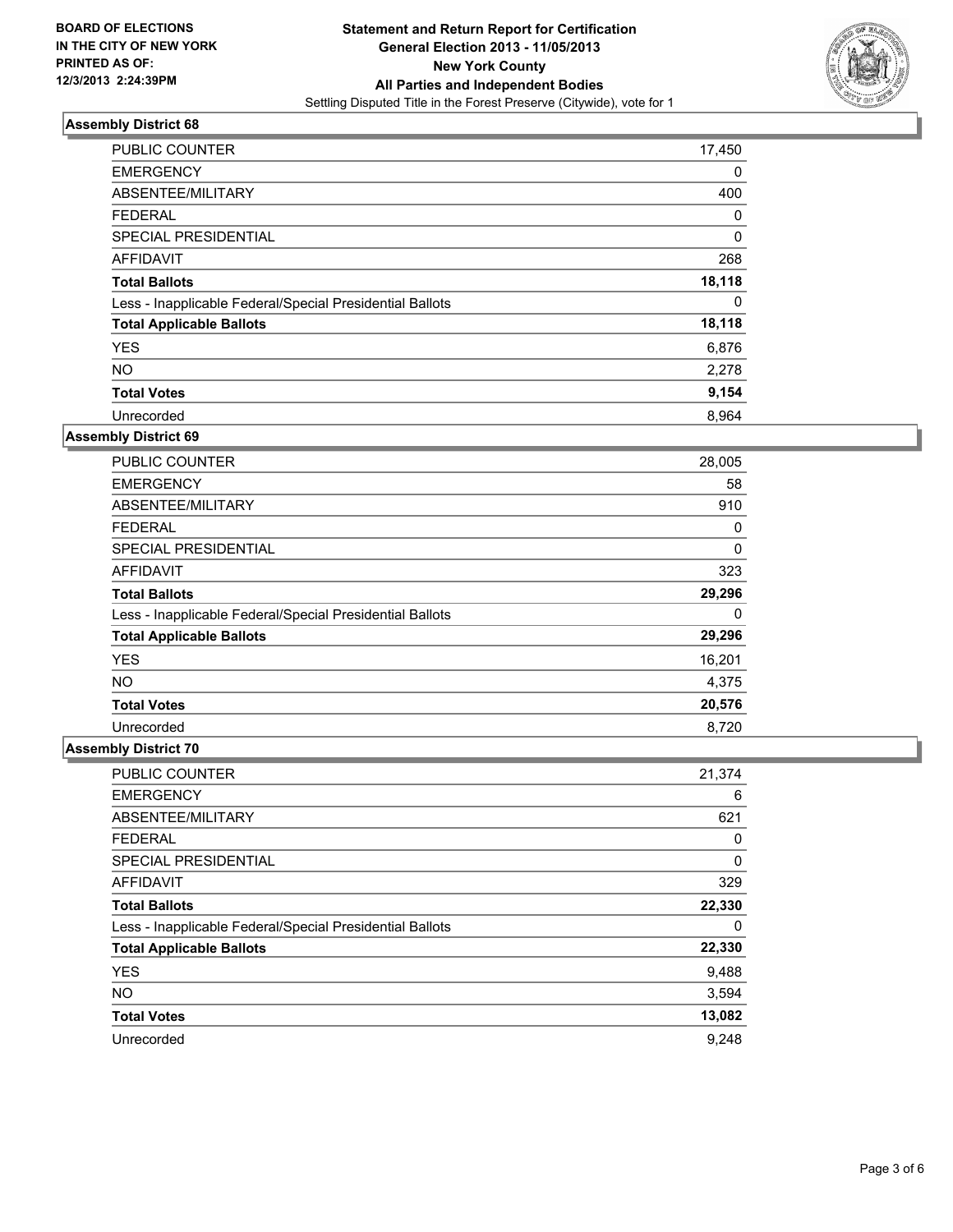

| <b>PUBLIC COUNTER</b>                                    | 20,420 |
|----------------------------------------------------------|--------|
| <b>EMERGENCY</b>                                         | 0      |
| ABSENTEE/MILITARY                                        | 494    |
| <b>FEDERAL</b>                                           | 0      |
| SPECIAL PRESIDENTIAL                                     | 0      |
| <b>AFFIDAVIT</b>                                         | 275    |
| <b>Total Ballots</b>                                     | 21,189 |
| Less - Inapplicable Federal/Special Presidential Ballots | 0      |
| <b>Total Applicable Ballots</b>                          | 21,189 |
| <b>YES</b>                                               | 9,356  |
| <b>NO</b>                                                | 3,131  |
| <b>Total Votes</b>                                       | 12,487 |
| Unrecorded                                               | 8.702  |

## **Assembly District 72**

| <b>PUBLIC COUNTER</b>                                    | 16,145 |
|----------------------------------------------------------|--------|
| <b>EMERGENCY</b>                                         | 0      |
| ABSENTEE/MILITARY                                        | 228    |
| <b>FEDERAL</b>                                           | 0      |
| <b>SPECIAL PRESIDENTIAL</b>                              | 0      |
| AFFIDAVIT                                                | 251    |
| <b>Total Ballots</b>                                     | 16,624 |
| Less - Inapplicable Federal/Special Presidential Ballots | 0      |
| <b>Total Applicable Ballots</b>                          | 16,624 |
| <b>YES</b>                                               | 5,998  |
| <b>NO</b>                                                | 1,995  |
| <b>Total Votes</b>                                       | 7,993  |
| Unrecorded                                               | 8,631  |

| PUBLIC COUNTER                                           | 26,162 |
|----------------------------------------------------------|--------|
| <b>EMERGENCY</b>                                         | 0      |
| ABSENTEE/MILITARY                                        | 1,188  |
| <b>FEDERAL</b>                                           | 0      |
| SPECIAL PRESIDENTIAL                                     | 0      |
| <b>AFFIDAVIT</b>                                         | 284    |
| <b>Total Ballots</b>                                     | 27,634 |
| Less - Inapplicable Federal/Special Presidential Ballots | 0      |
| <b>Total Applicable Ballots</b>                          | 27,634 |
| <b>YES</b>                                               | 15,587 |
| <b>NO</b>                                                | 4,661  |
| <b>Total Votes</b>                                       | 20,248 |
| Unrecorded                                               | 7.386  |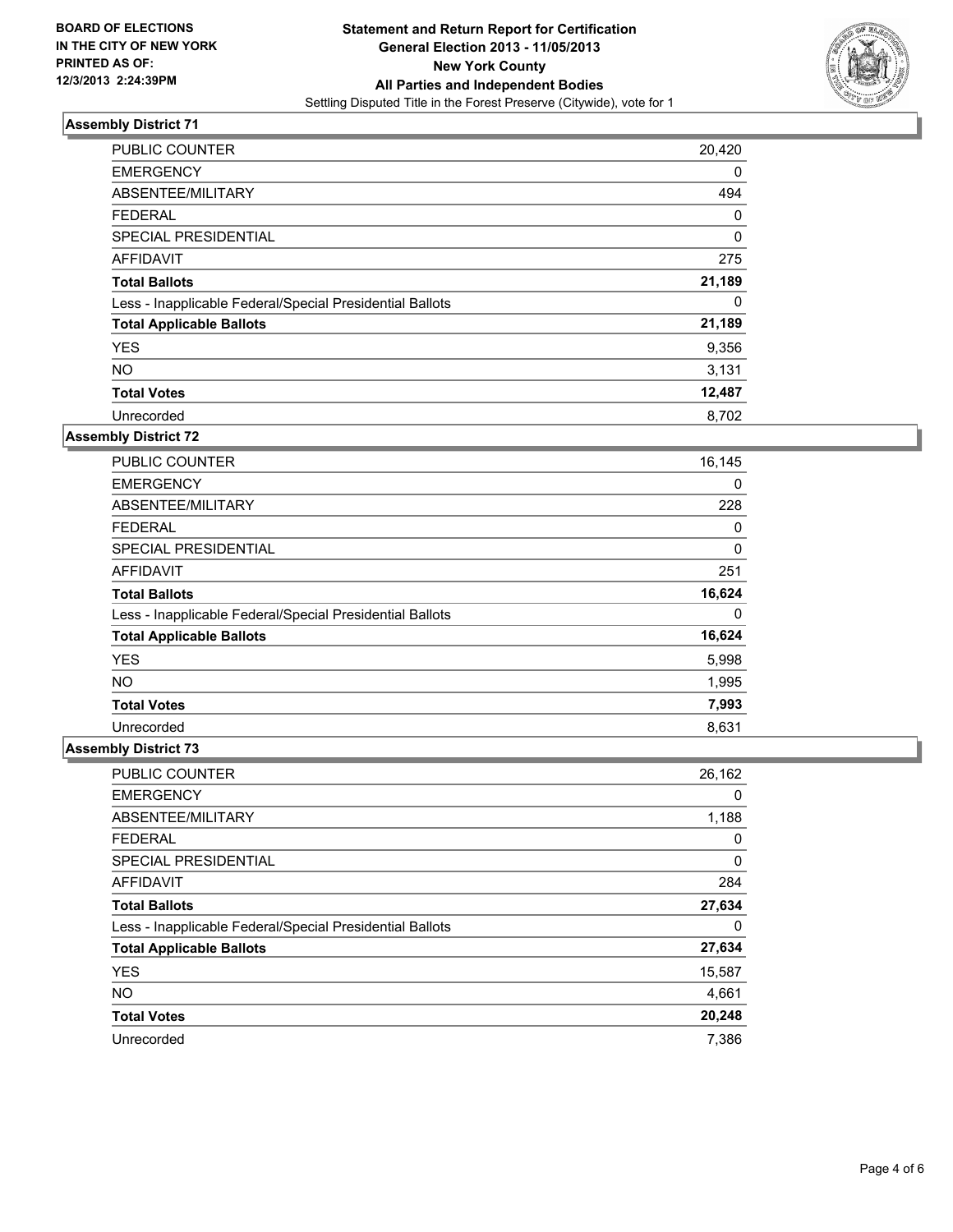

| <b>PUBLIC COUNTER</b>                                    | 21,291      |
|----------------------------------------------------------|-------------|
| <b>EMERGENCY</b>                                         | 429         |
| ABSENTEE/MILITARY                                        | 614         |
| <b>FEDERAL</b>                                           | 0           |
| SPECIAL PRESIDENTIAL                                     | $\mathbf 0$ |
| AFFIDAVIT                                                | 190         |
| <b>Total Ballots</b>                                     | 22,524      |
| Less - Inapplicable Federal/Special Presidential Ballots | 0           |
| <b>Total Applicable Ballots</b>                          | 22,524      |
| <b>YES</b>                                               | 11,581      |
| <b>NO</b>                                                | 3,994       |
| <b>Total Votes</b>                                       | 15,575      |
| Unrecorded                                               | 6.949       |

## **Assembly District 75**

| <b>PUBLIC COUNTER</b>                                    | 21,536 |
|----------------------------------------------------------|--------|
| <b>EMERGENCY</b>                                         | 0      |
| ABSENTEE/MILITARY                                        | 712    |
| <b>FEDERAL</b>                                           | 0      |
| <b>SPECIAL PRESIDENTIAL</b>                              | 0      |
| AFFIDAVIT                                                | 248    |
| <b>Total Ballots</b>                                     | 22,496 |
| Less - Inapplicable Federal/Special Presidential Ballots | 0      |
| <b>Total Applicable Ballots</b>                          | 22,496 |
| <b>YES</b>                                               | 12,541 |
| <b>NO</b>                                                | 3,850  |
| <b>Total Votes</b>                                       | 16,391 |
| Unrecorded                                               | 6,105  |

| PUBLIC COUNTER                                           | 25,170 |
|----------------------------------------------------------|--------|
| <b>EMERGENCY</b>                                         |        |
| ABSENTEE/MILITARY                                        | 843    |
| <b>FEDERAL</b>                                           | 0      |
| SPECIAL PRESIDENTIAL                                     | 0      |
| AFFIDAVIT                                                | 282    |
| <b>Total Ballots</b>                                     | 26,296 |
| Less - Inapplicable Federal/Special Presidential Ballots | 0      |
| <b>Total Applicable Ballots</b>                          | 26,296 |
| <b>YES</b>                                               | 14,631 |
| <b>NO</b>                                                | 4,765  |
| <b>Total Votes</b>                                       | 19,396 |
| Unrecorded                                               | 6,900  |